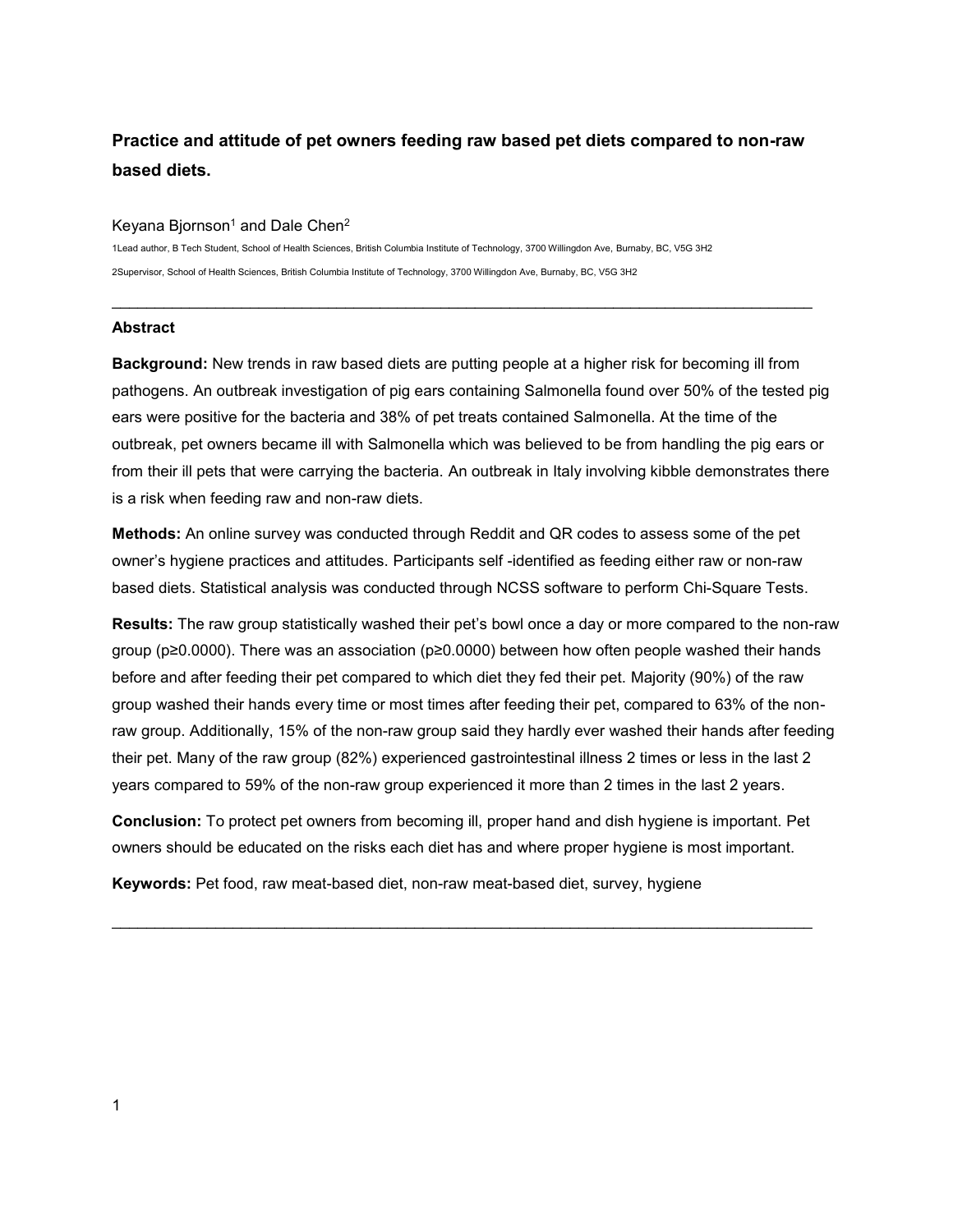# **Introduction**

Pets are an important component of people's lives. There are an estimated 471 million dogs and 373 million cats kept as pets around the world (Bedford, 2020). Pet owners have many options to choose from when it comes to feeding their pet. Pet cats and dogs can be fed raw diets, wet food (cans or stews), kibble/dry food, or freeze dried (Woo, 2015). People believe that feeding raw food to their pet is healthier for the animal (Lenz et al., 2009). There is little published research done to show what the risk of people becoming sick from their pets. Research focuses on the level of contamination in pet foods, but it can be difficult to know how often people become sick from handling the pet food (Anturaniemi et al., 2019). If it is unclear how often transmission from pets to their owners happens then the best way to minimize the risk is by preventing it. This study focused on seeing if there was an association with what people's hygienic habits and attitudes are compared to if they feed a raw based or nonraw based diet.

## **Statement of the Problem**

Many pet owners are choosing to feed their pet a RMBD for the health of their pet but may be putting their own health at risk. This literature review focuses on looking at the incidence of contaminated pet food, and the study looks at what people's hygienic habits are.

### **Purpose of the Study**

This study is assessing the attitude and practices of pet owners compared to the type of diet they offer their pet, raw based or non-raw based. Raw based was considered at least 50% of the diet and included freeze dried, frozen, or fresh meat that was not cooked. Non-raw based diet was 50% of their diet that was cooked fresh meat, kibble, or canned wet food and stews.

#### **Literature Review**

#### **Known Contaminants**

Many studies have assessed the level of pathogenic contamination in both RMBDs and nRMBDs. The most common pathogens studied are *Salmonella*, Campylobacter, *Escherichia coli*, and *Listeria monocytogenes*, all of which can infect both animals and humans. Risk of transmission to the public is high especially with young, old, pregnant women, or immunocompromised (YOPI) in the same household as pets on RMBDs (Clark et al., 2001; Lenz et al., 2009). Many studies have analyzed samples from food, fecal matter, and the environment that the dogs lived in. Studies have found anywhere from 5% to 80% of food samples were positive for Salmonella (Hellgren et al., 2019; Joffe & Schlesinger, 2002; Lenz et al., 2009; Nemser et al., 2014; van Bree et al., 2018).

Differences in positive food samples could be related to where the study was performed and the regulations for the product manufacturer. The two lowest results containing *Salmonella* in the diet at 5% and 7% both came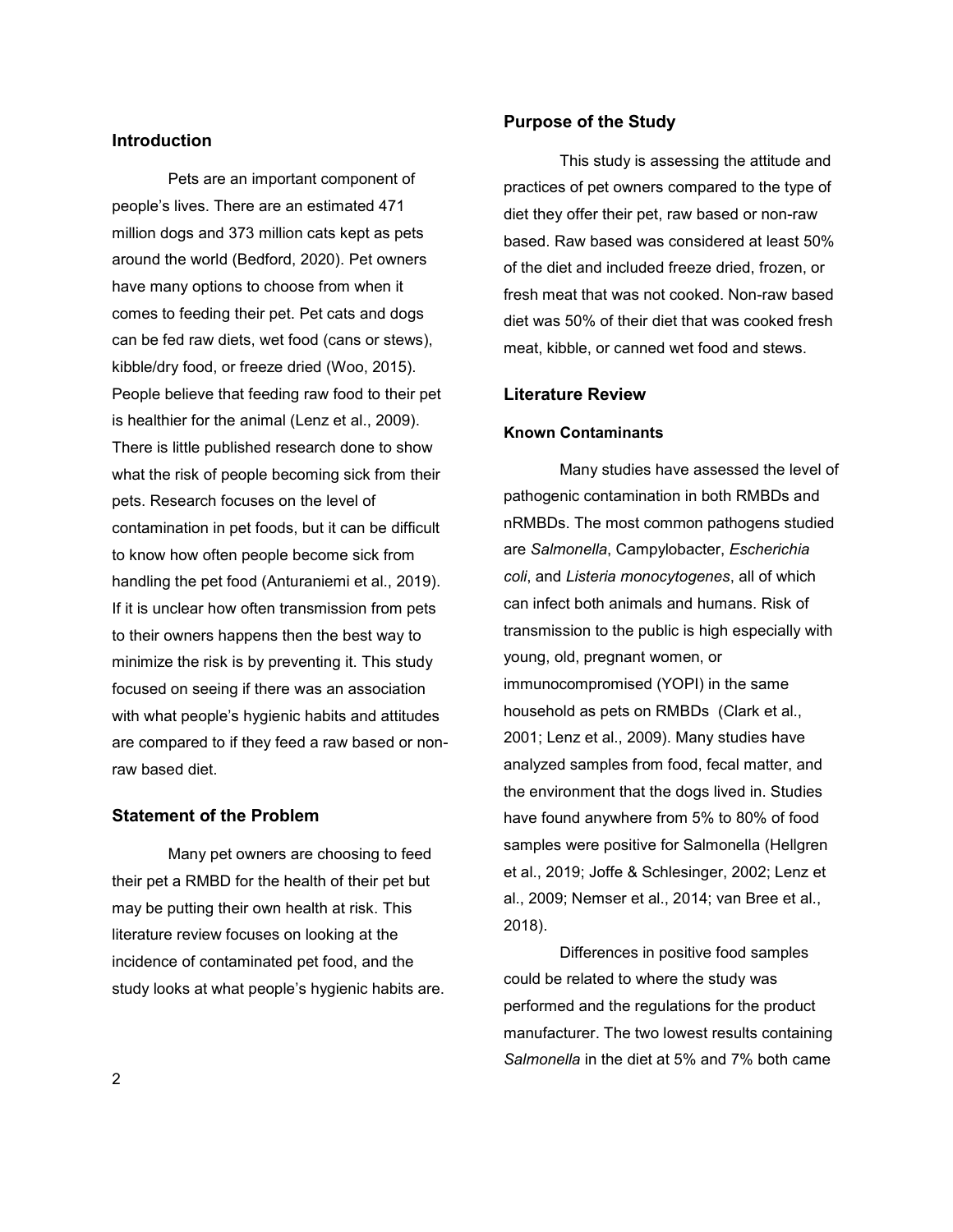3 from studies conducted in the United States, the next highest at 8% and 20% came from Sweden and the Netherlands, respectively, and the highest at 80% was conducted in Canada (Hellgren et al., 2019; Joffe & Schlesinger, 2002; Lenz et al., 2009; Nemser et al., 2014; van Bree et al., 2018). Both the United States and the European Union have regulations and standards for the production of animal feed including equipment hygiene which can reduce the risk of contamination to foods (Genge, 2019). In Canada, pet foods are not regulated by any federal body. This could be a reason why there was a significant increase in the percentage of *Salmonella* found in the study by Joffe & Schlesinger (2002). However, in the study there was a small sample size which could give misleading results. In all the studies above, none of the dogs that were tested displayed any symptoms of illness or diarrhea (Amadi et al., 2018; Hellgren et al., 2019; Joffe & Schlesinger, 2002; Lenz et al., 2009; Nemser et al., 2014; van Bree et al., 2018). *Salmonella* is able to shed intermittently for weeks in the feces after any symptoms have resolved (Amadi et al., 2018) which could lead to inaccurate results if they were only taken at times when the bacterium was not being excreted in the feces. RMBDs are not the only potential sources of *Salmonella* for pets. In Tuscany, a dog kennel had an outbreak of *Salmonella* from dry dog food and 61% of dog's fecal samples and the dry food fed to the dogs came back positive for the bacterium including one microbial resistant strain (Selmi et al., 2011). This is a concern for the public that are feeding their dogs dry food that can be

contaminated. Finding extended-spectrum betalactamases (ESBL) producing *E. coli* and antimicrobial resistant strains of *Salmonella* in pet food and their feces will make it more difficult to help the public when someone contracts one of these bacteria and is a risk to people regardless of which diet their pet is fed. **Risk of Transmission**

Surveys have found people are hesitant to believe that their pet or they have become sick as a result of feeding RMBDs with only 0.04% of survey respondents having confirmed or suspected pathogen contributions (Anturaniemi et al., 2019). A study by Anturaniemi et al (2019), found the highest number of confirmed pathogen transmission from their pet was with people that prepared their pets food in the same location with the same utensils as human food. Overall, the majority of respondents believed they have never become sick from transmission between human and a pet, although the study hypothesized that people never suspected their pet's food as a cause (Anturaniemi et al., 2019). Preparing RMBD with the same utensils that are used for human consumption creates a higher risk of cross contamination. During a *Salmonella* outbreak involving pigs ear treats in Canada, human stool samples collected contained 6 of the isolated strains that were found in pig ears (Clark et al., 2001). The investigation did find some isolates from human stool samples that are only found in chickens, so the exact rate of disease linked to the contaminated pig ears was not discovered (Clark et al., 2001).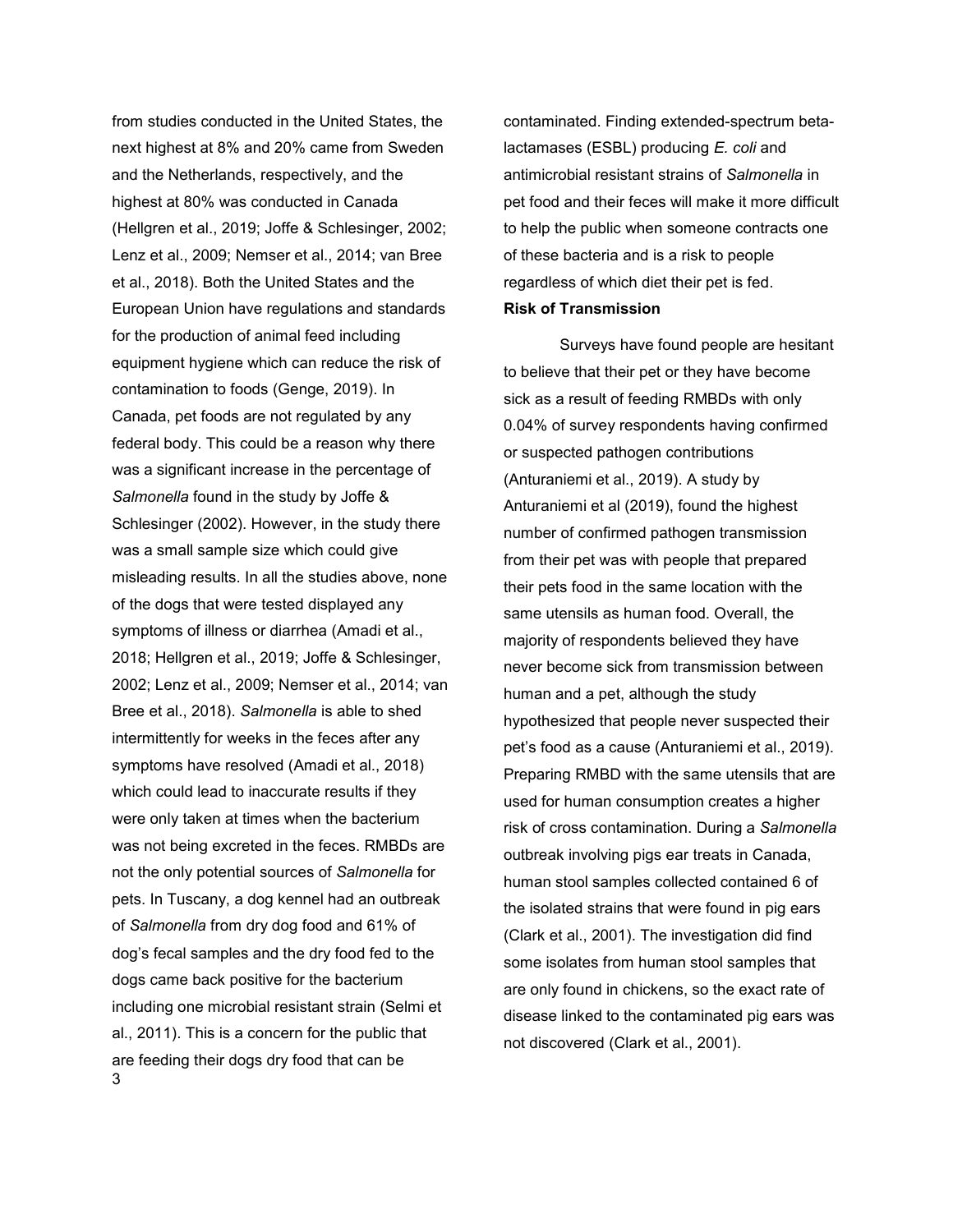# **Canadian Context**

Currently, pet food in Canada is only regulated by international bodies if they export to other countries. Generally, food manufacturers are regulated under the Canadian Food Inspection Agency (CFIA) but currently, they do not inspect facilities manufacturing pet food (Genge, 2019). This can lead to a higher risk for contamination of pet foods especially in small producers that do not sell internationally. Any recalls in Canada are documented by Health Canada but they are not enforced, it is done voluntarily by the company in Canada (Canadian Food Inspection Agency, 2018). There is a higher risk for both RMBDs and nRMBDs produced in Canada, and as discussed above there have been outbreaks related to pig ears in Canada (Clark et al., 2001) as well as others related to dry food and treats (Health Canada, 2020).

### **Purpose of this Study**

4 In the outbreak in a dog kennel in Tuscany, dry dog food is not guaranteed to be free of contamination, but people may not have as good of hygiene practices because they do not believe feeding their dog dry dog food is a risk (Selmi et al., 2011). Feeding nRMBDs may mean that people are less likely to wash their hands before and after feeding their pet and may not wash their food and water bowels as frequently. Higher numbers of small outbreaks may become more prevalent in the future and it could become more difficult to treat as more antibiotic resistant strains emerge. The true rate of transmission is most likely underreported

especially since most people may not think that the food they have been feeding their pets for long periods of time could be the cause of illness or they do not get tested to see what made them sick. Evaluating the publics current knowledge on safe pet ownership, food handling and finding where further improvement and education can be done to prevent zoonotic transmission is important. The study will use a survey to assess pet owner's food and hygienic attitude, knowledge, and practices in relation to which type of food they give their pet.

### **Materials and Methods**

#### **Materials**

The purpose of this study was to look at what the general population's hygiene habits (washing hands, how often they wash their pets' dish, etc.) and attitudes are in relation to which food they feed their pet. To obtain the information, data was collected through an online survey. The survey was conducted through Survey Monkey (http://www.surveymonkey.com), an online platform that allows the survey link to be distributed and shared through social media, email, or scanned on quick response (QR) codes. The data was analyzed using Microsoft Excel and NCSS data analysis tool pack (NCSS 2020 Statistical Software, 2020). NCSS is a statistical analysis program that can perform many different evaluations and is user friendly (NCSS 2020 Statistical Software, 2020).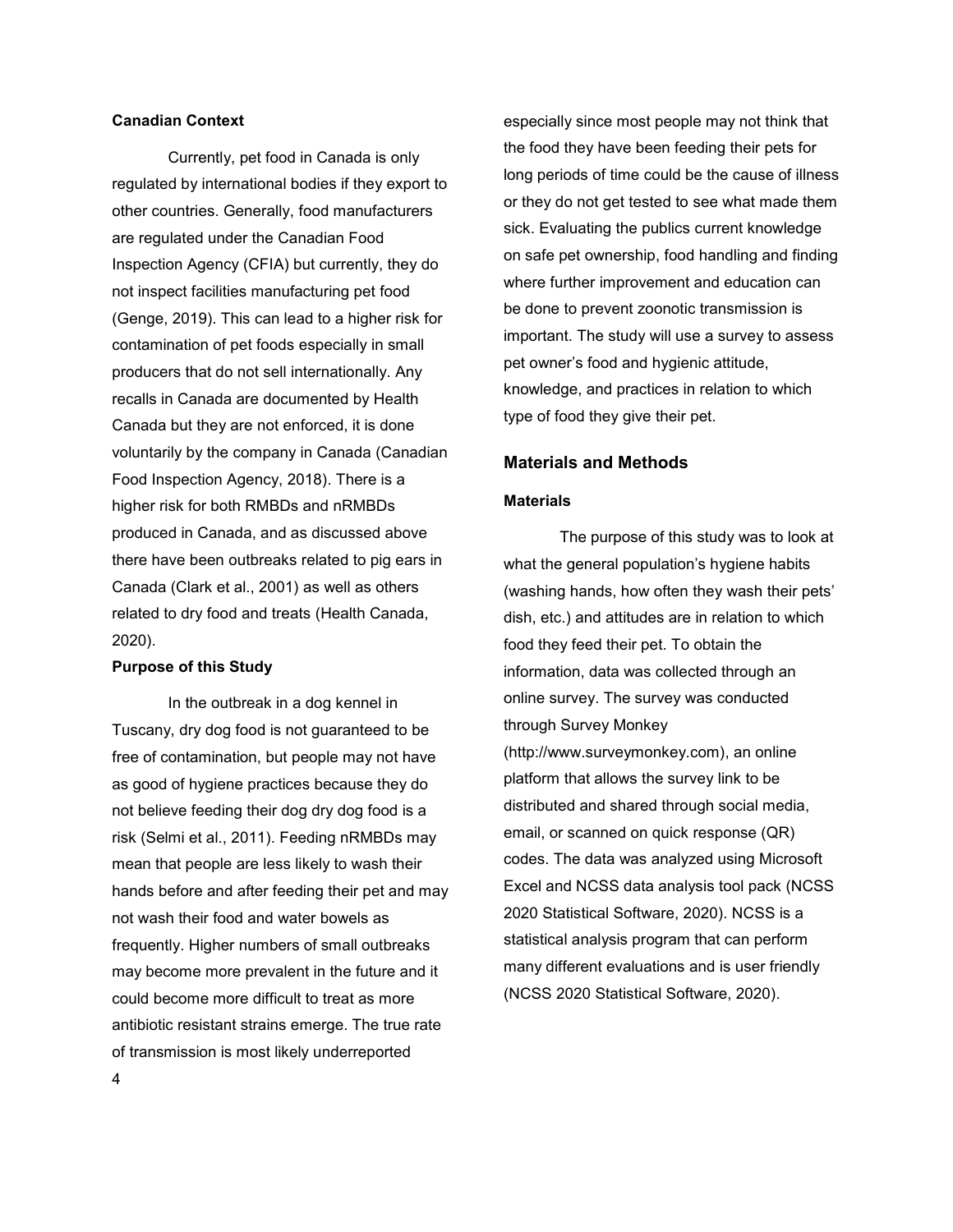# **Standard Methods**

The survey was distributed online through Reddit, a social media platform and as a flyer with a QR code. The survey was posted in the Canadian pet cats and dogs subreddit. Reddit was chosen because it does not have any bias towards collecting data from people that the author personally knows as would be the case in social media platforms such as Facebook or Instagram. Reddit accounts are free and easy to make. The main ways to collect surveys are in person using forms, telephone surveys, and online surveys. Online surveys are the most effective way to reach a large population group and allowing participants do the survey on their own time. Conducting online surveys can also save time for the researcher because they do not need to be out in the field trying to obtain responses from people in person or over the phone (Howard, 2019). A pilot study was conducted before the survey was posted on Reddit to ensure the survey made sense and was valid. The link was sent out to people that agreed to participate in the pilot study, which assessed the validity and ensure the survey questions were easy to understand for participants. After the pilot study, comments for improvements were taken and necessary changes were made such as grammatical errors or clarification on questions. In addition to posting the survey on Reddit, the survey was distributed through flyers with QR codes. The flyers were placed in 1 pet store from the Lower Mainland that agreed to post it and one dog obedience group based out of Kelowna, BC. The flyers were up from January 17, 2021 to February 05, 2021. The survey was open from January 07, 2021 to February 08, 2021 and selfcompleted online.

The survey was split into 5 main sections, first splitting the respondents into groups of RMBDs and nRMBDs. This was based on what 50% or more of their diet consisted of, not including treats. Then followed by looking at people's practice, knowledge, and attitude towards pet foods as it relates to hygiene, lastly with a few questions about what is important to them in choosing their pet's food. These included questions about how often they washed their hands after feeding their pet, where they fed their pet in relation to human food and other questions. The full survey questions are listed in Appendix C.

#### **Inclusion and Exclusion Criteria**

Anyone that has a pet cat or dog was allowed to voluntarily complete the survey. Participants that answered "Neither" to having a pet cat or dog, answered "do not wish to participate", or did not fill in which diet they fed their pet (raw or non-raw based) were not included in the analysis. Demographic information was not collected so there were possible international respondents. This was not a large concern since questions about the pet food manufacturing origin was asked to find out what regulations the pet food was manufactured under. Where the pet food was manufactured was important because regulations are different depending on where the pet food was produced. When analyzing how often pets became ill in the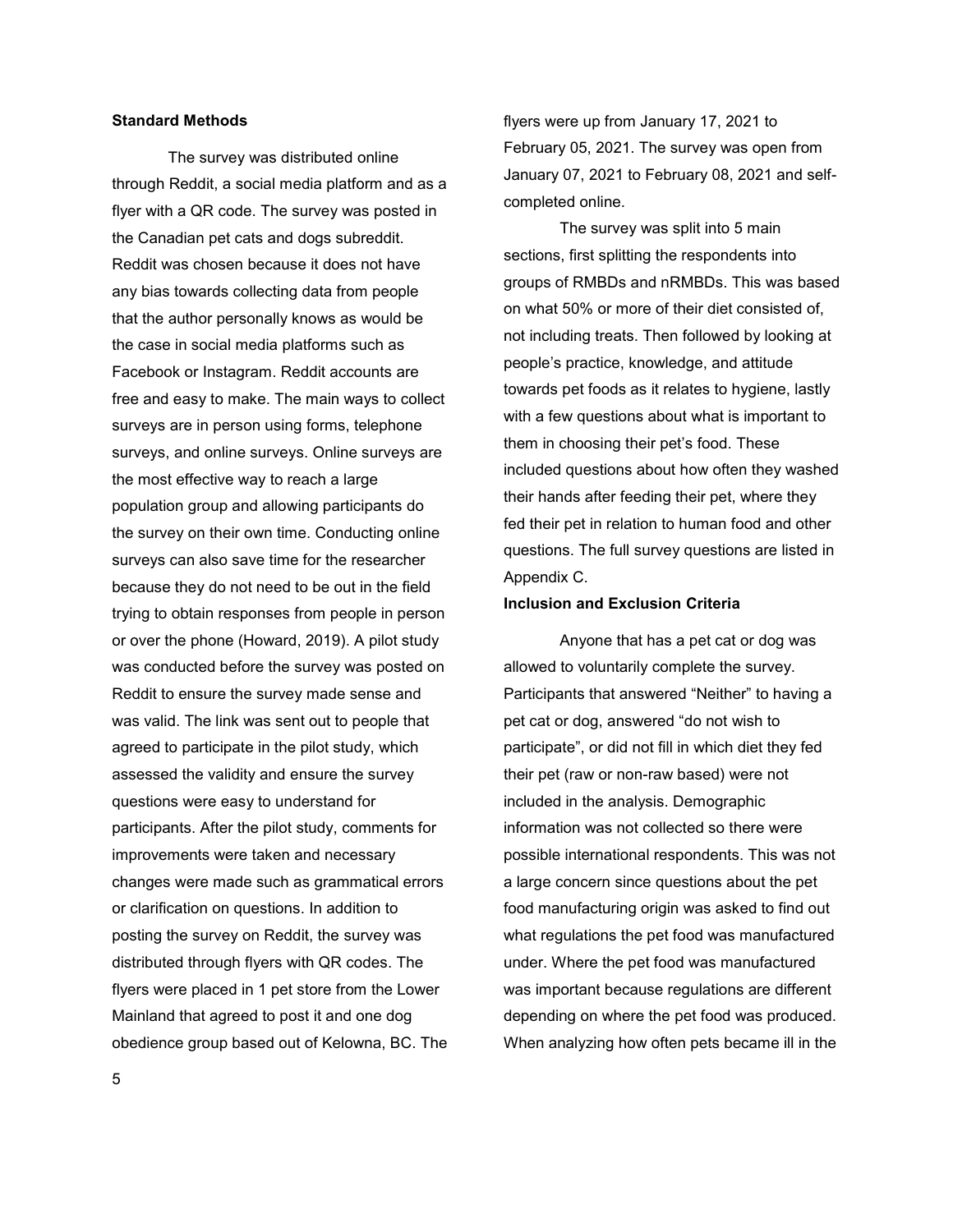last 2 years, it can also be compared to the amount that are prepared in countries with less strict regulations.

## **Ethical Considerations**

There were no demographics or personal information collected on participants which aided in keeping the data confidential and anonymous. Surveys begun with an invitation letter and consent form to inform participants of the study and ensure they know inclusion is voluntary. They were given the option to accept or reject the consent form as the first question of the survey.

Prior to the study, survey questions were reviewed and approved by BCIT research instructor and by the BCIT Research Ethics Board to ensure there was no ethical harm to participants during the survey.

#### **Statistical Analysis of Data**

The data from Survey Monkey was extrapolated and exported into Excel. The data was moved into NCSS for analysis using Chi-Squared test to see whether the data is statistically significant or not. Descriptive statistics done in Excel will include bar charts and tables to neatly show results. These will include comparisons of the percentage of responses for related questions.

# **Results**

6 In total there was 163 respondents, on average 142 respondents answered each survey questions. Non-raw based averaged 85 responses per question and raw based had 57.

The majority of respondents owned dogs (94), 33 owned cats, and 22 owned both. The three options for where people feed their pet in relation to human food included in the same area with the same utensils, in the same area with different utensils, and in a separate area with different utensils. A statistically significant (p=0.003) amount of the raw group feed their pet in the same area with the same utensils used for human food (62%) compared to the non-raw group that was even split between answers. In the raw group 83% wash their pet's water and food bowl one time a day or more compared to the non-raw group where 56% washed their pet's bowls less than once a day or hardly ever. The P≥0.0000, therefore, reject the null hypothesis and conclude that there is an association between people that feed raw compared to non-raw diets and how frequently they wash their pet's bowl. Unlike owners washing their hands after feeding, there was no association (p=0.1694) between how often people washed their hands after playing and which diet they fed their pet.

Owners that fed their dog a raw diet were more likely to also feed raw based treats, 78% once a month or more, compared to nonraw diets, 41% never feeding raw based treats. With a p value of 0.0213 there was an association between which diet pet owners fed and how many times their dog had developed gastrointestinal (GI) illness in the last two years. 82% of owners feeding a raw diet reported their pet having a GI illness 2 times or less compared to 60% of owners feeding non-raw diets. There was no association (p=0.4027) between people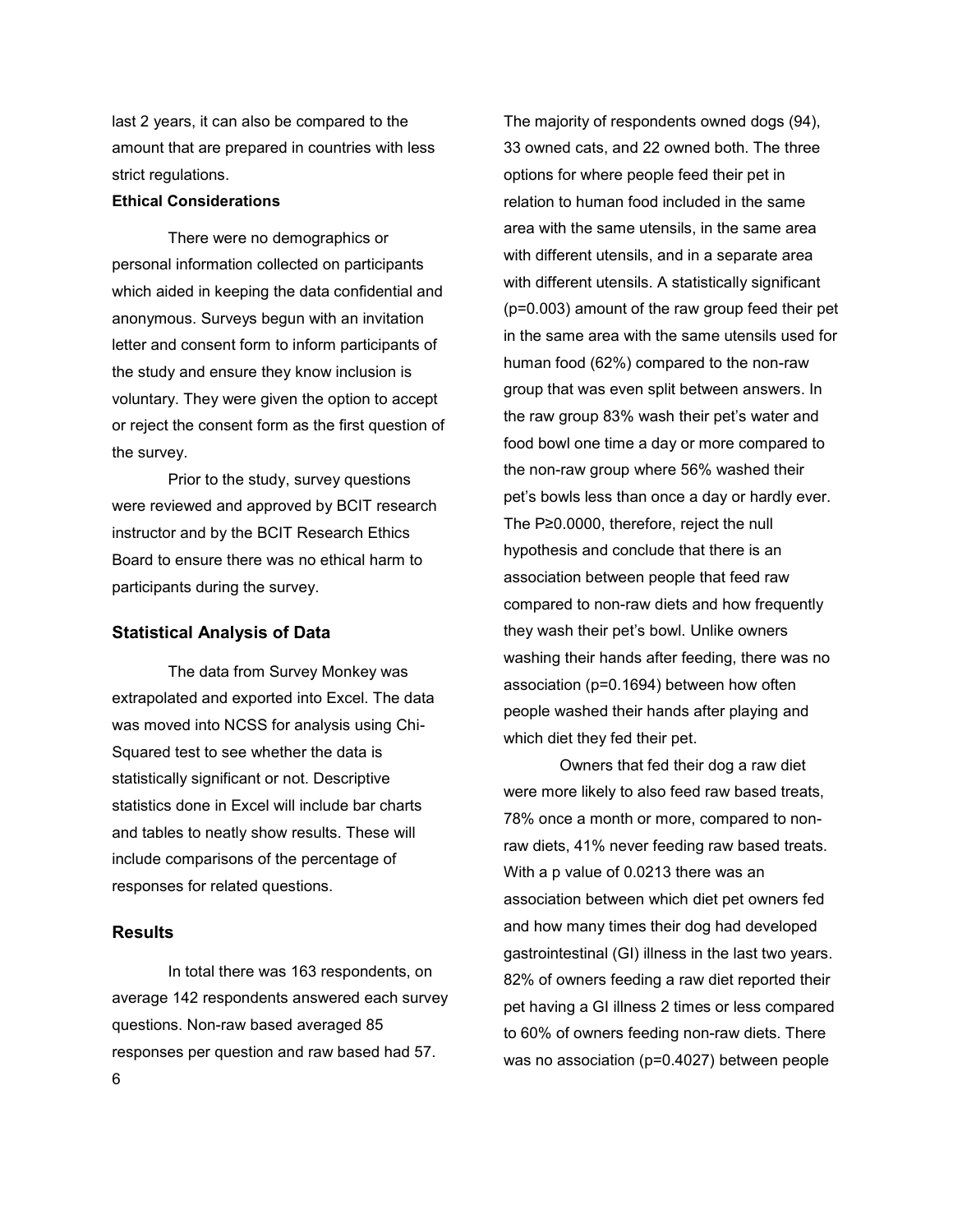

Figure 1: Comparison of Raw and Non-raw groups with respect to what is important to them when they pick a food for their pet.

7 that fed raw or non-raw diets and if they believed their pets food had caused GI illness. There was a statistically significant (p=0.0000) association between people that fed a raw based diet and agreed with the statement "raw based food is healthier for my pet" (93% agree or strongly agree). The raw group was less likely to agree with the statement "non-raw is healthier for my pet" (p=0.0000). Figure 1 depicts the importance of varying aspects to raw and non-raw based groups. There is no association (p>0.05) between answers for "in stock" and "convenient to purchase". There is an association between groups for "providing a natural food for my pet"

(p=0.0000), "ease of preparation" (p=0.0022), "easy to read ingredients" (p=0.0039), and "traceable ingredients" (p=0.0117).

The last question of the survey asked how feasible some actions related to previous questions are. Figure 2 compares the feasibility of preparing their pets food in a separate area from human food, washing hands after feeding or playing, and washing their pets bowl at least once a day. Both raw and non-raw groups did not think that preparing their pet's food in a separate area from human food was very feasible. P=0.1411, therefore, do not reject the null hypothesis and conclude that there is no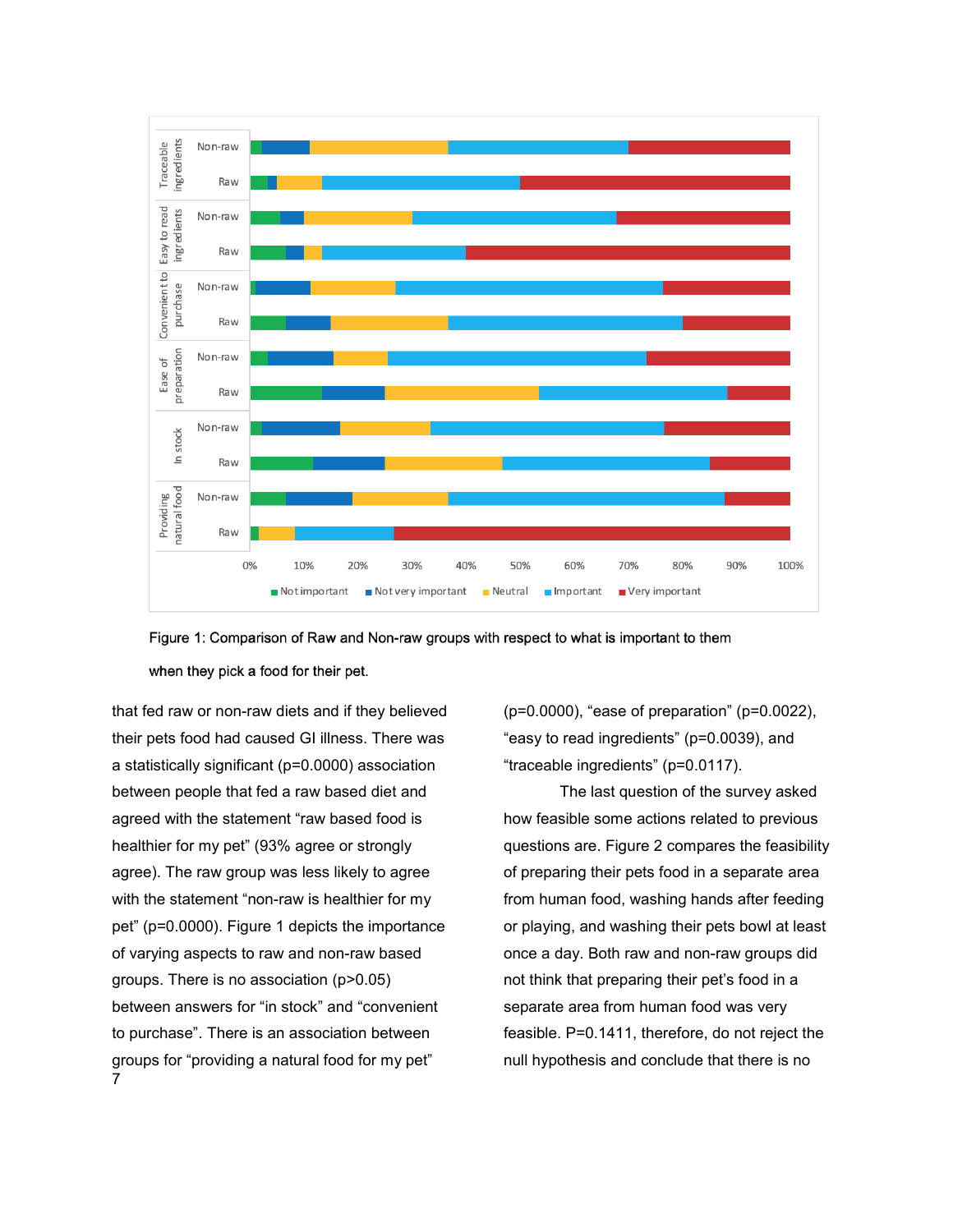association between raw and non-raw diets and if owners believe it is feasible to feed their pet in a separate area. Both the raw and non-raw group thought it was feasible or very feasible to wash their hands after feeding and play but there was no association (p=0.3837). The raw group was more likely to answer it was very feasible to wash their pets bowl at least once a day compared to the non-raw group. The was an association (p=0.0021) between the two diets

controlled environment, with no other sources of pathogens (treats, consuming dirt, etc.) it is expected to see higher amounts of GI illness in RMBD groups. In many papers sampling raw pet foods, they found pathogens in over 50% of the samples (Baede et al., 2017; Hellgren et al., 2019; Joffe & Schlesinger, 2002; Selmi et al., 2011; van Bree et al., 2018). Raw based treats such as pig ears, bone marrows, and freezedried meat can be a possible source of





everyday tasks are.

and how feasible they believed washing their pets bowl at least once a day.

# **Discussion**

In this study, the RMBD group fed statistically more raw based treats than the nRMBD group but did not report a higher frequency of GI illness in the last two years. In a

pathogens for both the RMBD and nRMBD group. The outbreak investigation in Canada of pig ears (Clark et al., 2001) found 51% of pig ears and 38% of other pet's treats sampled to be contaminated with Salmonella. Studies done by van Bree et al (2018) and Joffe & Schlesinger (2002) found highly contaminated RMBDs which would also suggest that higher cases of GI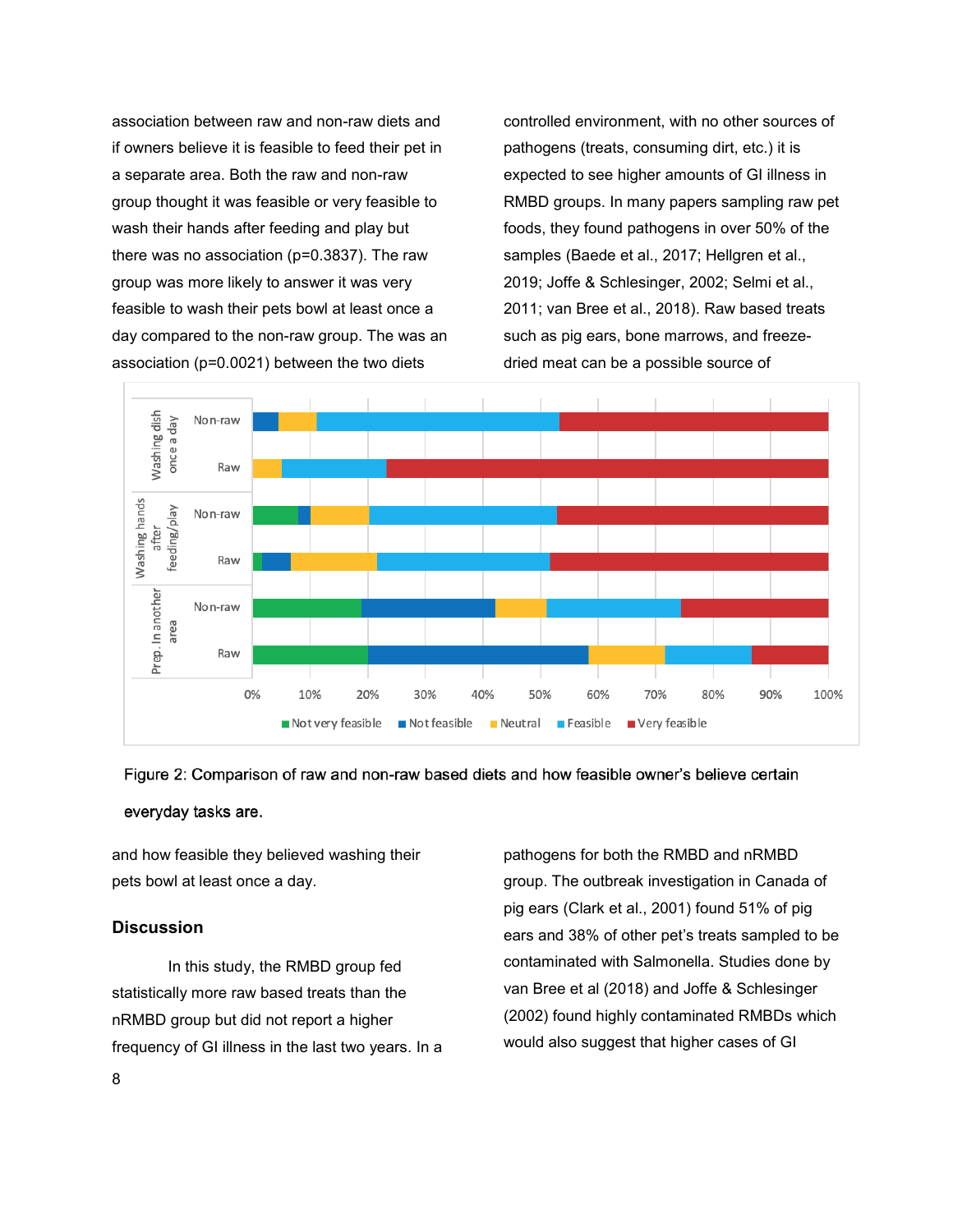illness in the RMBD group would be expected. Over 90% of all respondent's pet food was made in North America, with 96% of the RMBD was made in North America. Minimal enforcement and regulations for pet food in North America potentially could lead to a greater chance of contaminated products. Therefore, you would expect more of the RMBD group to have reported GI illness than the nRMBD. Some potential reasons for the difference from what was expected to the results in the study could be because of beta error due to not enough respondents. Another reason for the difference could be bias in respondents if they did not believe their dog had a GI illness or a 2-year period could have been too long for accurate recollection of past events.

9 The majority of RMBD group fed their dogs in the same area with the same utensils as human food preparation. From a public health perspective, it is preferred to prepare raw-based foods in a separate area from human food because of the risk of cross-contamination (Anturaniemi et al., 2019; Nilsson, 2015). It is the more feasible and convenient for the RMBD to feed in the same area as human food since raw food requires refrigeration or freezing and it is likely that people do not have multiple fridge/freezers (Long, 2016). If raw food is prepared with the same utensils as human food, it is important to ensure proper washing and sanitation before the utensil is used again (FoodSafety.gov, 2020). However, residential dishwashers would rely on high temperatures or chemicals to sanitize (Adams, n.d.). Since residential dishwashers do not have a chemical

sanitizer added, they would rely on high temperatures to sanitize (Adams, n.d.) and may not be effective at sanitizing the utensils used between raw pet food and human foods. As discussed previously, the rate of GI illness in pets and in humans is most likely underreported. This could be due to relying on participants recall and/or what each person considered GI illness since it is an objective question without laboratory confirmation.

The RMBD group washed their hands more frequently than the nRMBD group, 90% to 63% respectively. Improper hand hygiene puts people at a higher risk of becoming ill (Centre for Disease Control and Prevention, 2016). Majority (95%) of the respondents thought it was feasible or very feasible to wash their pet's food and water dish once a day or more. In addition, 83% of the RMBD group already wash their pet's food or water bowl once a day or more. This agrees with the idea that people understand raw food is contaminated and are more likely to regularly clean after feeding their pet compared to the nRMBD group. Lenz et al (2009) sampled around homes, 15% were positive for salmonella in the homes for both RMBD and nRMBD. This suggests that no matter which diet is fed to a pet, the home is still a potential risk for people to become ill. Therefore, no matter which diet is fed it is important to frequently wash pet's dishes, wash hands after feeding and playing, and trying to minimize the risk for cross contamination by preparing the pet's food in a different area or having designated utensils for a pet's food to help minimize this risk.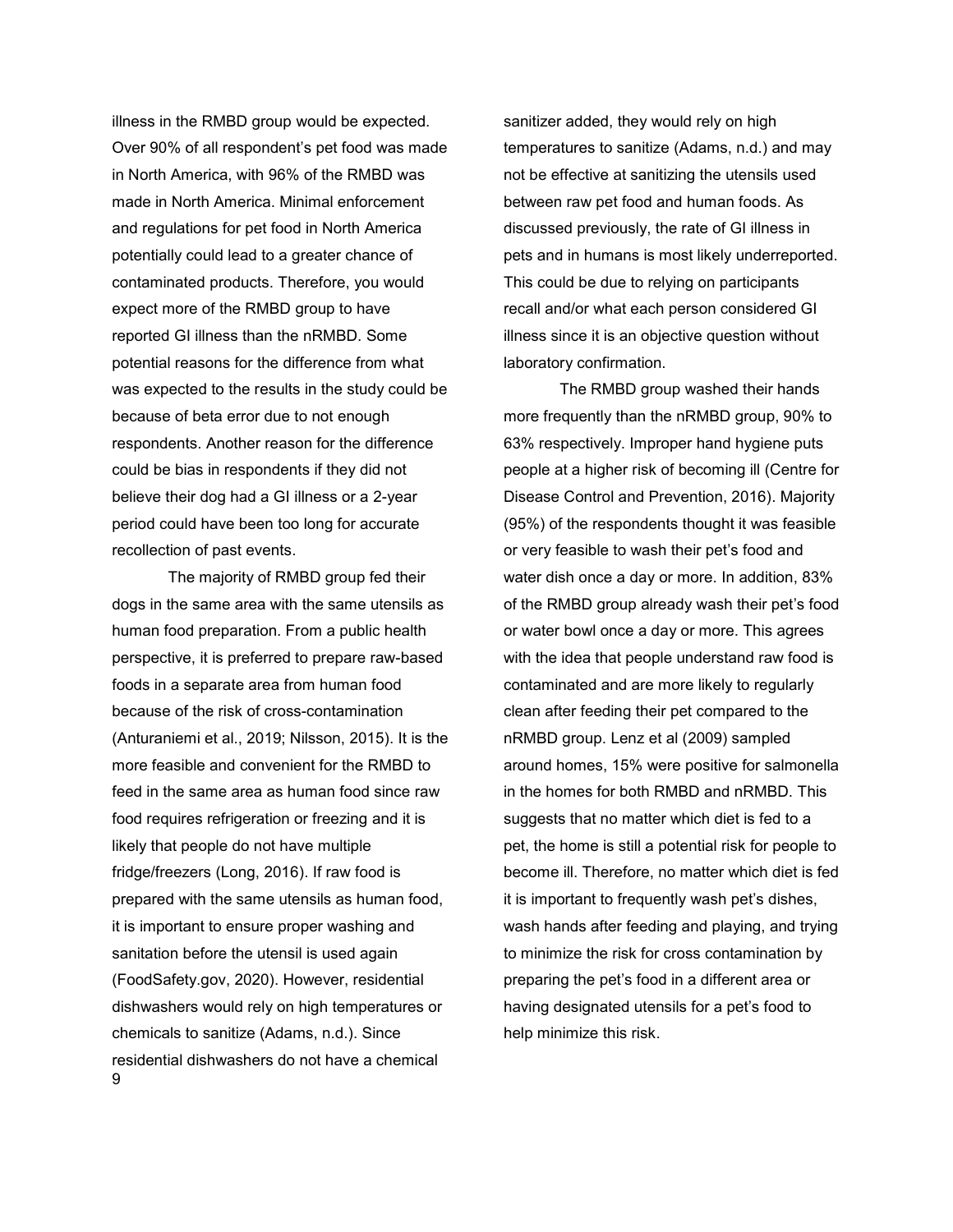Regulating pet food in Canada on a federal level may not be an issue because many large Canadian pet food companies sell internationally and are therefore regulated by other countries such as the FDA in the USA (Pet Food Association of Canada, 2015). The higher risk is small companies such as butchers that only make pet foods. They are not regulated by local government if there are no products sold for public consumption (Dangerfield, 2018). Unregulated small companies may not be as sanitary or test their products for pathogens which could potentially lead to pets becoming ill and their owners who are caring for them. Therefore, to minimize the risk of people becoming ill from handling their pet's food, hygiene practices such as washing hands and washing their pet's dishes are essential.

## **Limitations**

Throughout the research project, COVID-19 limited how studies can effectively be done and what type of study was the most practical (online survey). Strengths of the study including having a large number of respondents in the beginning to indicate problems or wording issues. Some weaknesses of the study were adapting the study to be online only. An ideal addition to the study would have been to swab homes to see if there are pathogens in people's homes as well.

Questions inquiring about how often pet owners believed their pet became ill relied on their recall which may not have been accurate. It was also dependant on what a person

determined as GI illness. For example, an owner may not believe their pet had a GI illness if their pet had diarrhea once and a fever, but the owner never took the pet's temperature.

Answers obtained from local people through QR codes may have had different habits compared to getting a broader response through social media platforms. Responses obtained from a broad range of people may give a better idea of people's habits but it would be difficult to know without comparing the responses.

# **Knowledge Translation**

Evidence from the literature review suggests that there is a risk for the public becoming ill from their pet (Hoelzer et al., 2011; Lenz et al., 2009). Raw and non-raw pet foods as well as pet treats have shown many can be contaminated with pathogens (Clark et al., 2001; Damborg et al., 2016; Hellgren et al., 2019; Schmidt et al., 2018; Selmi et al., 2011). Once a pet has been exposed to pathogens such as Salmonella they can continue to shed the pathogens in their feces without having any symptoms (Amadi et al., 2018; Jones et al., 2019). Therefore, regulations and guidelines to make pet food safer for pets and their owners is a crucial step. As discussed previously, pet food in Canada is not regulated but even regulated countries such as in the EU can still find high pathogen loads in pet foods (Baede et al., 2017; Selmi et al., 2011). An assessment needs to be done to find out whether it is worth the effort to regulate pet food in Canada if it is still prone to containing pathogens even with legislation in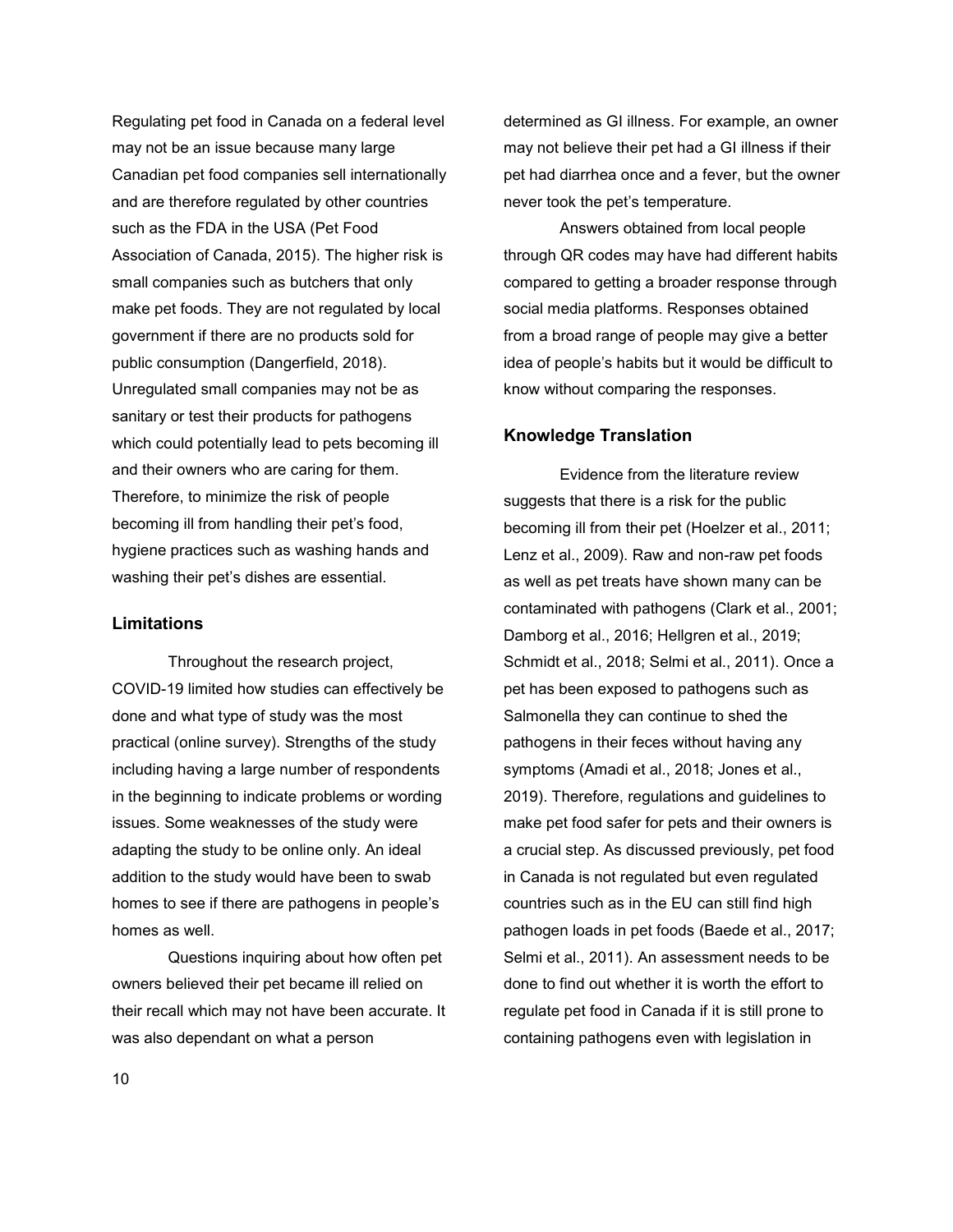place. Efforts may be better spent educating the public on the risks and how to maintain a hygienic home.

# **Conclusion**

The literature review found many pet foods, especially RMBD are contaminated with pathogens that have the ability to make pets and their owners sick. The survey found pets on RMBD to be more likely to wash their hands and pet's bowl every day compared to the nRMBD group. Having good hand hygiene and washing pet's dishes are important steps to minimize the chances of pets or pet food transmitting pathogens to people. Future studies should try to assess the true rate of disease to further understand the public health risk.

# **Recommendations for Future Studies**

- Looking at the risk of pathogens from pets transferring to humans through fecal-oral routes or cross contamination
- Sampling for pathogenic bacteria common in pet areas around the home
- Swabbing people's hands before and after handling pet food
- Swab used pet toys for pathogens
- Survey looking at what pet owners know about pet food recalls and regulations in Canada
- Testing if an educational tool looking at improving pet owner's hygiene will make a difference in the amount bacterial load around the home

### **Acknowledgements**

I would like to thank Dale Chen and Helen Heacock for their support and guidance. My classmates have offered great support and encouragement during the research paper. Thanks to my mom for reading over my research and offering advice.

## **Competing Interest**

The author declares that they have no competing interest.

# **References:**

Adams, K. (n.d.). *Do Dishwashers Sterilize?* Retrieved April 20, 2021, from https://homeguides.sfgate.com/dishwasher s-sterilize-84323.html

**\_\_\_\_\_\_\_\_\_\_\_\_\_\_\_\_\_\_\_\_\_\_\_\_\_\_\_\_\_\_\_\_\_\_**

- Amadi, V. A., Hariharan, H., Arya, G., Matthew-Belmar, V., Nicholas-Thomas, R., Pinckney, R., Sharma, R., & Johnson, R. (2018). Serovars and antimicrobial resistance of non-typhoidal salmonella isolated from non-diarrhoeic dogs in grenada, West Indies. *Veterinary Medicine and Science*, *4*(1), 26–34. https://doi.org/10.1002/vms3.84
- Anturaniemi, J., Barrouin-Melo, S. M., Zaldivar-López, S., Sinkko, H., & Hielm-Björkman, A. (2019). Owners' perception of acquiring infections through raw pet food: a comprehensive internet-based survey. *Veterinary Record*, 1–9. https://doi.org/10.1136/vetrec-2018-105122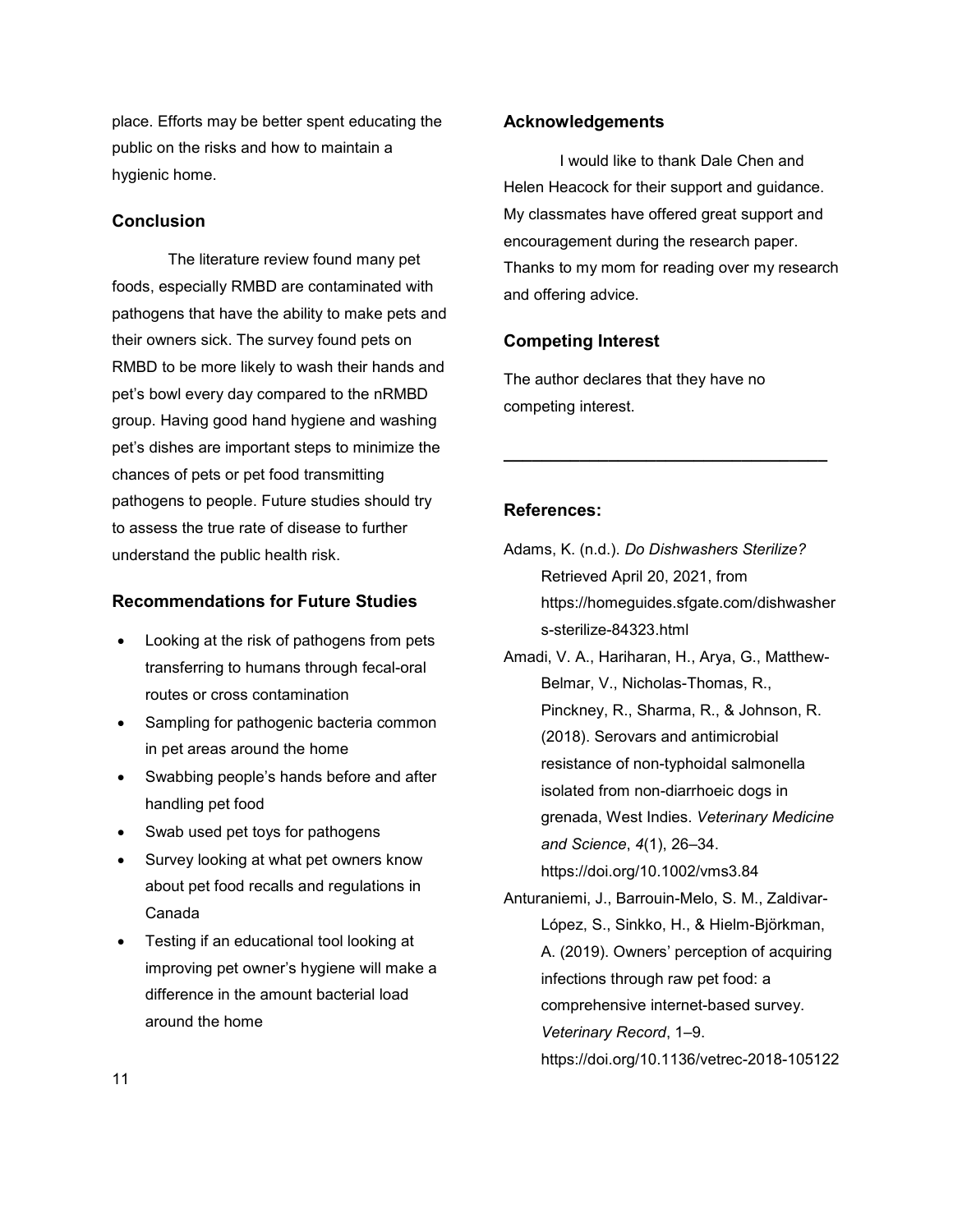Baede, V. O., Broens, E. M., Spaninks, M. P., Timmerman, A. J., Graveland, H., Wagenaar, J. A., Duim, B., & Hordijk, J. (2017). Raw pet food as a risk factor for shedding of extended-spectrum betalactamase-producing Enterobacteriaceae in household cats. *PLoS ONE*, *12*(11). https://doi.org/10.1371/journal.pone.01872 39

- Bedford, E. (2020). *Number of dogs and cats kept as pets worldwide in 2018*. Statistica. https://www.statista.com/statistics/1044386 /dog-and-cat-pet-population-worldwide/
- Canadian Food Inspection Agency. (2018). *Import Policy for Pet Food and Treats Containing Animal Products and By-Products*. Government of Canada. https://www.inspection.gc.ca/animalhealth/terrestrial-animals/imports/importpolicies/animal-products-and-byproducts/pet-food/2001-9-

10/eng/1321117589216/1441124119155 Centre for Disease Control and Prevention.

(2016). *Hand Hygiene*.

https://www.cdc.gov/oralhealth/infectioncon trol/faqs/hand-

hygiene.html#:~:text=Hand%20hygiene%2 0is%20a%20way,patients%20and%20heal th%20care%20personnel.

Clark, C., Cunningham, J., Ahmed, R., Woodward, D., Fonseca, K., Isaacs, S., Ellis, A., Anand, C., Ziebell, K., Muckle, A., Sockett, P., & Rodgers, F. (2001). Characterization of Salmonella associated with pig ear dog treats in Canada. *Journal of Clinical Microbiology*, *39*(11), 3962–

3968.

https://doi.org/10.1128/JCM.39.11.3962- 3968.2001

Damborg, P., Broens, E. M., Chomel, B. B., Guenther, S., Pasmans, F., Wagenaar, J. A., Weese, J. S., Wieler, L. H., Windahl, U., Vanrompay, D., & Guardabassi, L. (2016). Bacterial Zoonoses Transmitted by Household Pets: State-of-the-Art and Future Perspectives for Targeted Research and Policy Actions. *Journal of Comparative Pathology*, *155*(1), S27–S40.

https://doi.org/10.1016/j.jcpa.2015.03.004

- Dangerfield, K. (2018). Canada's pet food industry is not regulated — and experts warn about the dangers. *Global News*. https://globalnews.ca/news/4731231/petfood-industry-canada-not-regulated/
- FoodSafety.gov. (2020). *4 Steps to Food Safety*. https://www.foodsafety.gov/keep-foodsafe/4-steps-to-food-safety
- Genge, C. (2019). *What you need to know about pet food regulations*. Global Pet Foods. https://globalpetfoods.com/pet-foodregulations/#:~:text=European%20Union% 20Pet%20Food%20Regulations,hygiene% 2C%20equipment%20and%20environment al%20impacts.
- Health Canada. (2020). *Recalls and Safety Alerts*. Government of Canada. https://healthycanadians.gc.ca/recall-alertrappel-avis/index-eng.php

Hellgren, J., Hästö, L. S., Wikstrom, C., Fernström, L. L., & Hansson, I. (2019). Occurrence of Salmonella, Campylobacter, Clostridium and Enterobacteriaceae in raw

12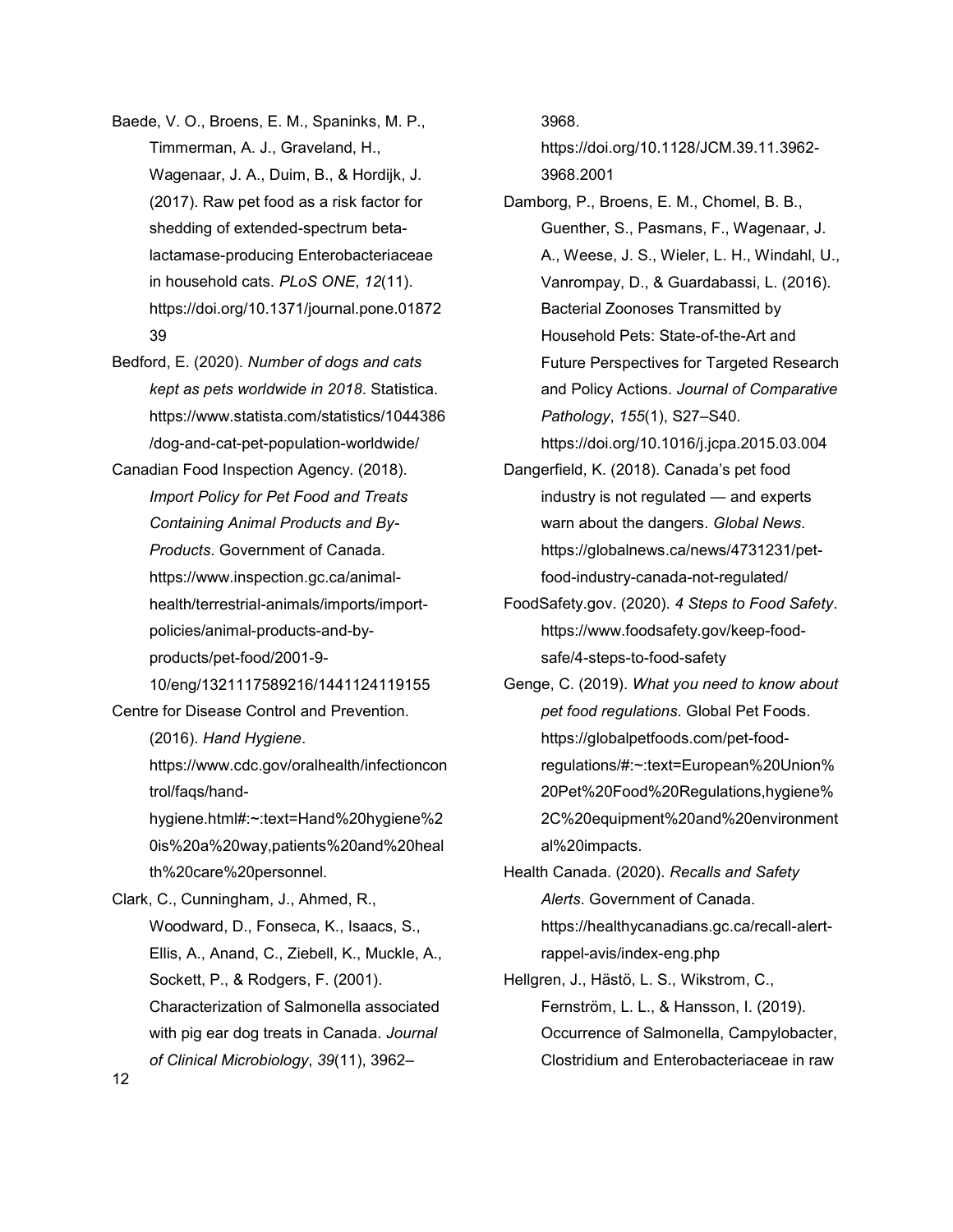meat-based diets for dogs. *Veterinary Record*, *184*(14). https://doi.org/10.1136/vr.105199

- Hoelzer, K., Switt, A. I. M., & Wiedmann, M. (2011). Animal contact as a source of human non-typhoidal salmonellosis. In *Veterinary Research* (Vol. 42, Issue 1). https://doi.org/10.1186/1297-9716-42-34
- Howard, C. (2019). *Advantages and Disadvantages of Online Surveys*. CVENT. https://www.cvent.com/en/blog/events/adv antages-disadvantages-online-survey
- Joffe, D. J., & Schlesinger, D. P. (2002). Preliminary assessment of the risk of Salmonella infection in dogs fed raw chicken diets. *Can Vet J*, *43*, 441–442.
- Jones, J. L., Wang, L., Ceric, O., Nemser, S. M., Rotstein, D. S., Jurkovic, D. A., Rosa, Y., Byrum, B., Cui, J., Zhang, Y., Brown, C. A., Burnum, A. L., Sanchez, S., & Reimschuessel, R. (2019). Whole genome sequencing confirms source of pathogens associated with bacterial foodborne illness in pets fed raw pet food. *Journal of Veterinary Diagnostic Investigation*, *31*(2), 235–240.

https://doi.org/10.1177/1040638718823046

- Lenz, J., Joffe, D., Kauffman, M., Zhang, Y., & Lejeune, J. (2009). Article Perceptions, practices, and consequences associated with foodborne pathogens and the feeding of raw meat to dogs. In *CVJ* (Vol. 50).
- Long, H. (2016). *23% of American homes have 2 (or more) fridges*. https://money.cnn.com/2016/05/27/news/e

conomy/23-percent-of-american-homeshave-2-fridges/index.html

NCSS 2020 Statistical Software. (2020). *NCSS, LCC*. ncss.com/software/ncss

- Nemser, S. M., Doran, T., Grabenstein, M., McConnell, T., McGrath, T., Pamboukian, R., Smith, A. C., Achen, M., Danzeisen, G., Kim, S., Liu, Y., Robeson, S., Rosario, G., McWilliams Wilson, K., & Reimschuessel, R. (2014). Investigation of listeria, salmonella, and toxigenic escherichia coli in various pet foods. *Foodborne Pathogens and Disease*, *11*(9), 706–709. https://doi.org/10.1089/fpd.2014.1748
- Nilsson, O. (2015). Hygiene quality and presence of ESBL-producing Escherichia coli in raw food diets for dogs . *Infection Ecology & Epidemiology*, *5*(1), 28758. https://doi.org/10.3402/iee.v5.28758
- Pet Food Association of Canada. (2015). *Industry Regulations*. Pet Food Association of Canada. https://pfac.com/industryregulations/
- Schmidt, M., Unterer, S., Suchodolski, J. S., Honneffer, J. B., Guard, B. C., Lidbury, J. A., Steiner, J. M., Fritz, J., & Kölle, P. (2018). The fecal microbiome and metabolome differs between dogs fed Bones and Raw Food (BARF) diets and dogs fed commercial diets. *PLoS ONE*, *13*(8).

https://doi.org/10.1371/journal.pone.02012 79

Selmi, M., Stefanelli, S., Bilei, S., Tolli, R., Bertolotti, L., Marconi, P., Giurlani, S., de Lucia, G., Ruggeri, G., & Pagani, A.